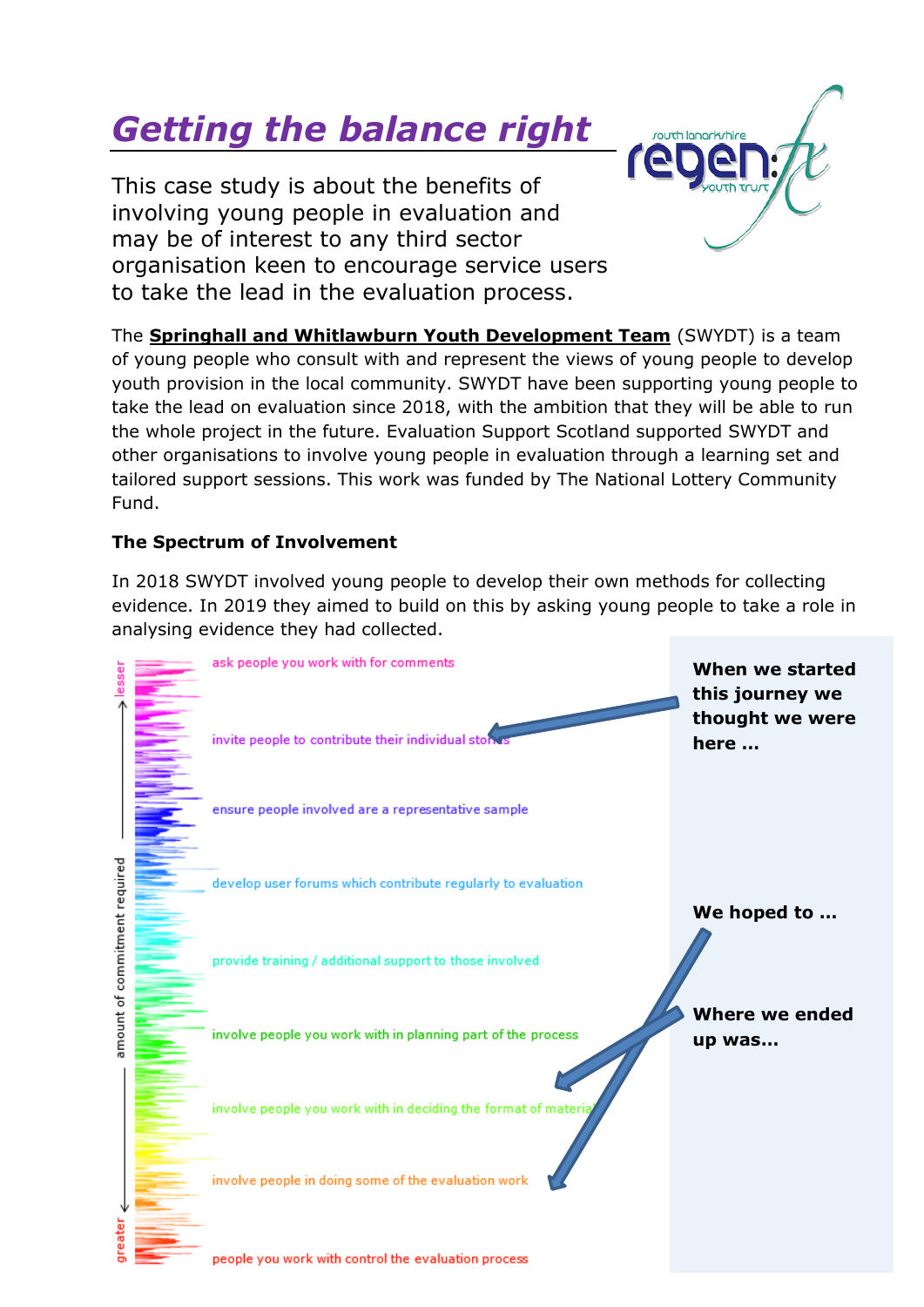**What we did:** "Last year young people chose the format of materials to gather feedback from the wider group on the impact of the summer programme. This went really well, and the group were keen to do more. This year we thought we would try the same approach, which was to collect feedback on the summer programme at the end of the summer. Young people said they didn't want to collect information on every trip, they thought that was too much.



**How we did it**: We involved the same group of young people as last time, because they were keen to stay on board.

Initially, the staff team analysed the evidence and then asked young people to look at it with fresh eyes – this worked well, but we want it to be even more young people led in future. We asked the young people "what are you noticing? Have we missed something? What could we do better?". The young people looked at all the feedback, identified key words and matched it to the outcomes.

#### **Successes**

- Having a fresh pair of eyes helped us as an organisation. The young people noticed different themes when they were analysing
- When we involved young people in analysing the feedback they realized they had missed some information along the way, like comments people had made. Analysis showed us where the gaps are in what evidence we collected. We need to find that sweet spot of evaluating enough but constantly!

#### **Challenges**

• With analysis, we found that not everyone was interested. A smaller sub-group of young people who are interested works well for us

### **The difference this made:**

One of the young people involved over the two years said:

"Being involved has helped me understand evaluation more"

For the organisation:

"When doing analysis, the young people noticed different themes. Their input also showed us where the gaps are in what evidence we collected. This has helped us think about how we can improve our evaluation systems".